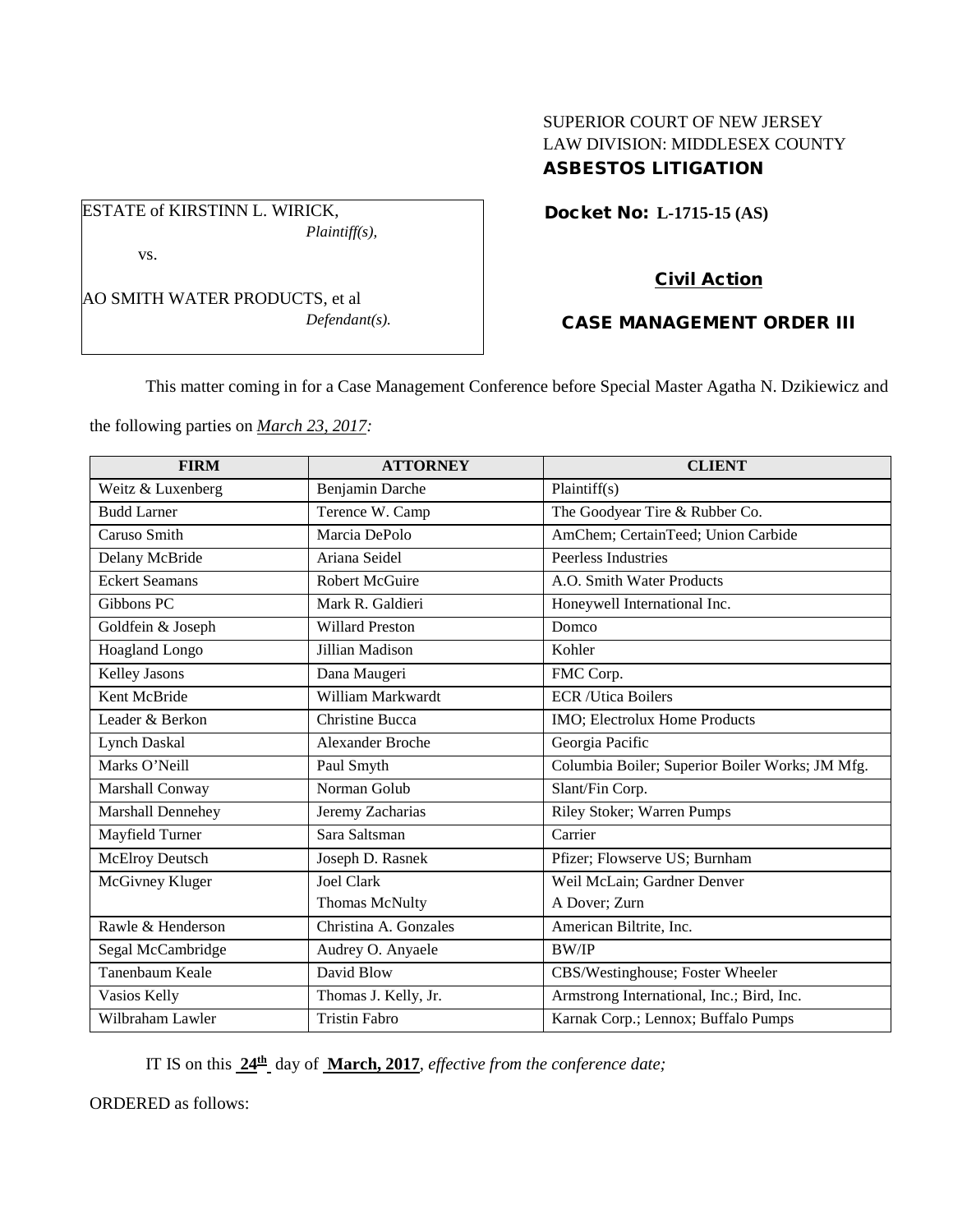Counsel receiving this Order through computerized electronic medium (E-Mail) shall be deemed by the court to have received a copy of the filed original court document. Any document served pursuant to this Order shall be deemed to be served by mail pursuant to *R*.1:5-2.

## **DISCOVERY**

June 2, 2017 Fact discovery, including depositions, shall be completed by this date. Plaintiff's counsel shall contact the Special Master within one week of this deadline if all fact discovery is not completed.

### **SUMMARY JUDGMENT MOTION PRACTICE**

| June 2, 2017 | Plaintiff's counsel shall advise, in writing, of intent not to oppose motions by this date. |
|--------------|---------------------------------------------------------------------------------------------|
| June 9, 2017 | Summary judgment motions shall be filed no later than this date.                            |
| July 7, 2017 | Last return date for summary judgment motions.                                              |

#### **MEDICAL DEFENSE**

July 14, 2017 Defendants shall identify its medical experts and serve medical reports, if any, by this date. **In addition, defendants shall notify plaintiff's counsel (as well as all counsel of record) of a joinder in an expert medical defense by this date.**

#### **LIABILITY EXPERT REPORTS**

| July 3, 2017 | Plaintiff shall identify its liability experts and serve liability expert reports or a certified expert |
|--------------|---------------------------------------------------------------------------------------------------------|
|              | statement by this date or waive any opportunity to rely on liability expert testimony.                  |

August 4, 2017 Defendants shall identify its liability experts and serve liability expert reports, if any, by this date or waive any opportunity to rely on liability expert testimony.

#### **EXPERT DEPOSITIONS**

August 18, 2017 Expert depositions shall be completed by this date. To the extent that plaintiff and defendant generic experts have been deposed before, the parties seeking that deposition in this case must file an application before the Special Master and demonstrate the necessity for that deposition. To the extent possible, documents requested in a deposition notice directed to an expert shall be produced three days in advance of the expert deposition. The expert shall not be required to produce documents that are readily accessible in the public domain.

### **PRE-TRIAL AND TRIAL**

July 14, 2017 @ 10:00am Settlement conference. All defense counsel shall appear with authority to negotiate settlement and have a representative authorized to negotiate settlement available by phone. Any request to be excused from the settlement conference shall be made to the Special Master no later than 4:00pm of the day prior to the conference.

\_\_\_\_\_\_\_\_\_\_\_\_\_\_\_\_\_\_\_\_\_\_\_\_\_\_\_\_\_\_\_\_\_\_\_\_\_\_\_\_\_\_\_\_\_\_\_\_\_\_\_\_\_\_\_\_\_\_\_\_\_\_\_\_\_\_\_\_\_\_\_\_\_\_\_\_\_\_\_\_\_\_\_\_\_\_\_\_\_\_\_\_\_\_\_\_\_\_\_\_\_\_\_\_\_\_\_\_\_\_